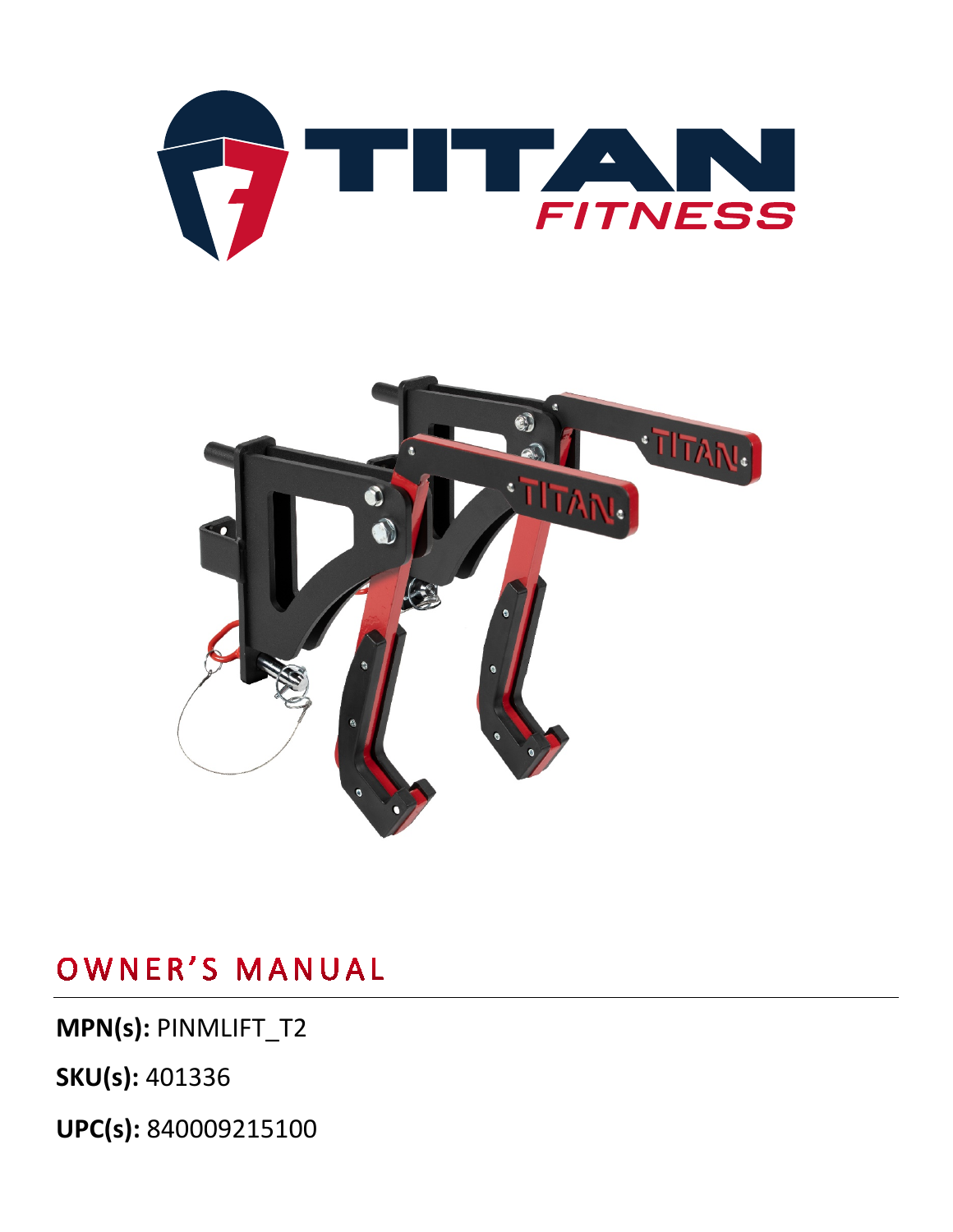# PARTS DIAGRAM / EXPLODED VIEW



| <b>KEY</b> | <b>BOX</b>   | <b>DESCRIPTION</b>                     | <b>QTY</b>     | <b>KEY</b> | <b>BOX</b>   | <b>DESCRIPTION</b>                     | <b>QTY</b>     |
|------------|--------------|----------------------------------------|----------------|------------|--------------|----------------------------------------|----------------|
| (1)        | $\mathbf{1}$ | <b>Left Fixing Frame</b>               | $\mathbf{1}$   | (13)       | 1            | Front Plastic Plate 48*40*5            | $\overline{2}$ |
| (2)        | $\mathbf{1}$ | <b>Right Fixing Frame</b>              | $\mathbf{1}$   | (14)       | 1            | Front Plastic Plate 68*48*5            | 4              |
| (3)        | $\mathbf{1}$ | <b>Swing Barbell Plate</b>             | $\overline{2}$ | (15)       | 1            | Flat Washer $\Phi$ 13.5* $\Phi$ 24*2.5 | 4              |
| (4)        | $\mathbf{1}$ | <b>Pin Combination</b>                 | $2^{\circ}$    | (16)       | $\mathbf{1}$ | Flat Washer $\Phi$ 17* $\Phi$ 30*3     | 8              |
| (5)        | $\mathbf{1}$ | <b>Left Safety Splint</b>              | 2 <sup>2</sup> | (17)       | $\mathbf{1}$ | <b>Nut M6</b>                          | 8              |
| (6)        | $\mathbf{1}$ | <b>Right Safety Splint</b>             | $\overline{2}$ | (18)       | 1            | Nut M12                                | $\overline{2}$ |
| (7)        | $\mathbf{1}$ | Left LOGO Plate                        | $\overline{2}$ | (19)       | 1            | <b>Nut M16</b>                         | 2              |
| (8)        | $\mathbf{1}$ | <b>Right LOGO Plate</b>                | $2^{\circ}$    | (20)       | 1            | Hex Bolt M12*65                        | 2              |
| (9)        | $\mathbf{1}$ | Plastic Sleeve $\Phi$ 14* $\Phi$ 12*25 | $\overline{2}$ | (21)       | 1            | Hex Bolt M16*70                        | 2              |
| (10)       | $\mathbf{1}$ | Pull Ring $\Phi$ 1.5*31                | 4              | (22)       | 1            | Countersunk head screw M6*45           | 8              |
| (11)       | $\mathbf{1}$ | Small Pin $\Phi$ 6*45                  | $2^{\circ}$    | (23)       | $\mathbf{1}$ | <b>Hexagon Socket Head Bolt M6*10</b>  | 12             |
| (12)       | $\mathbf{1}$ | Wire Rope 1 $\Phi$ 5.5* $\Phi$ 1.6*330 | $\overline{2}$ | (24)       | 1            | Screw M5*8                             | 12             |

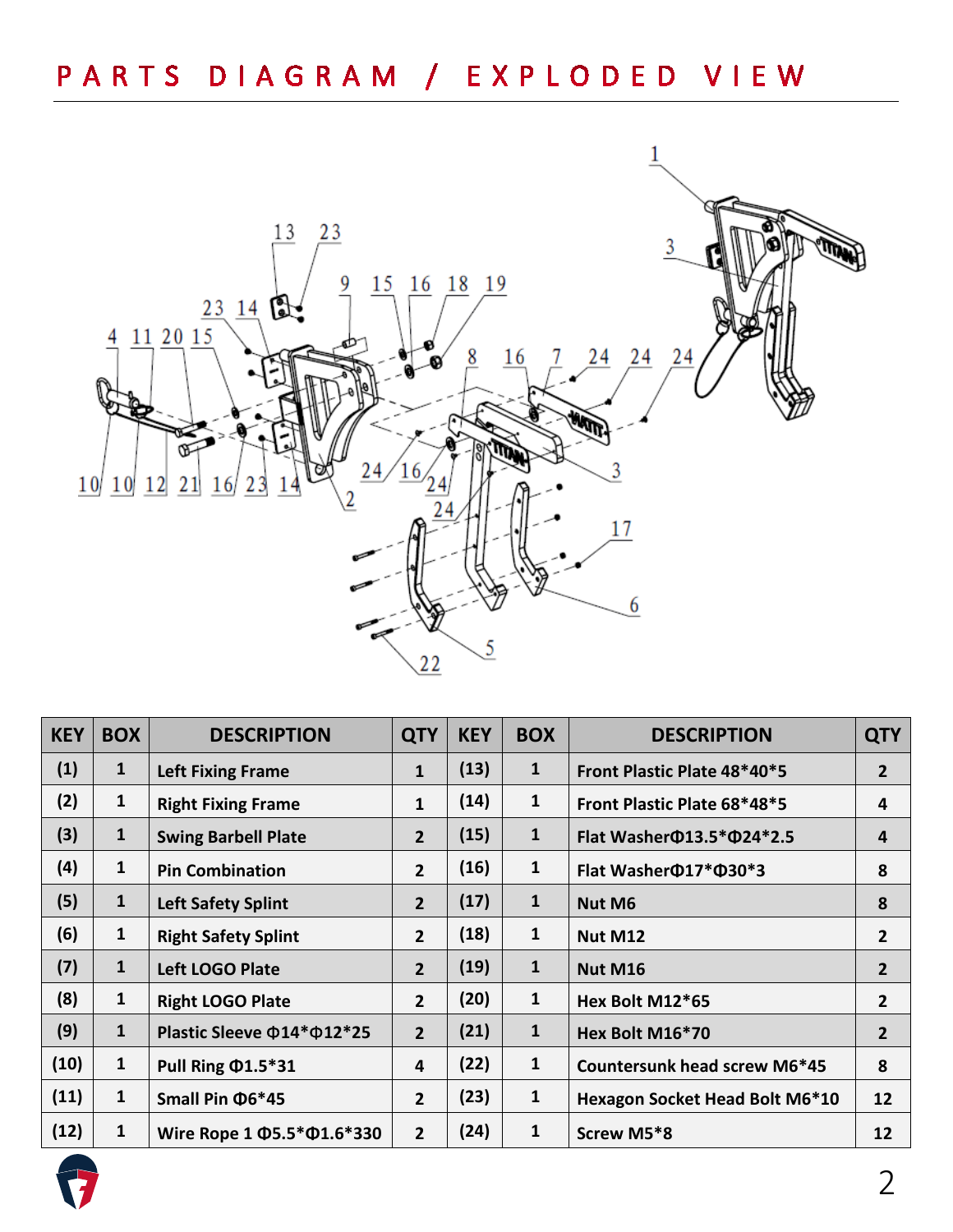#### **STEP 1**

Remove Hex Bolt M16\*70 (21), Flat Washer Φ17\*Φ30\*3 (16) and Nut M16 (19 from the Left Fixing Frame (1).



#### **STEP 2**

- 1. Turn the Swing Barbell Plate (3) around, then fix the Swing Barbell Plate (3) to the Left & Right Fixing Frame (1 & 2) using Flat Washer Φ17\*Φ30\*3 (16), Nut M16 (20), and Hex Bolt M16\*70 (21).
- 2. Install the Plastic Sleeve (9) on the Left& Right Fixing Frame (1 & 2) using Flat Washer Φ13.5\*Φ24\*2.5 (15), Nut M12 (9), and Hex Bolt M12\*65 (20).